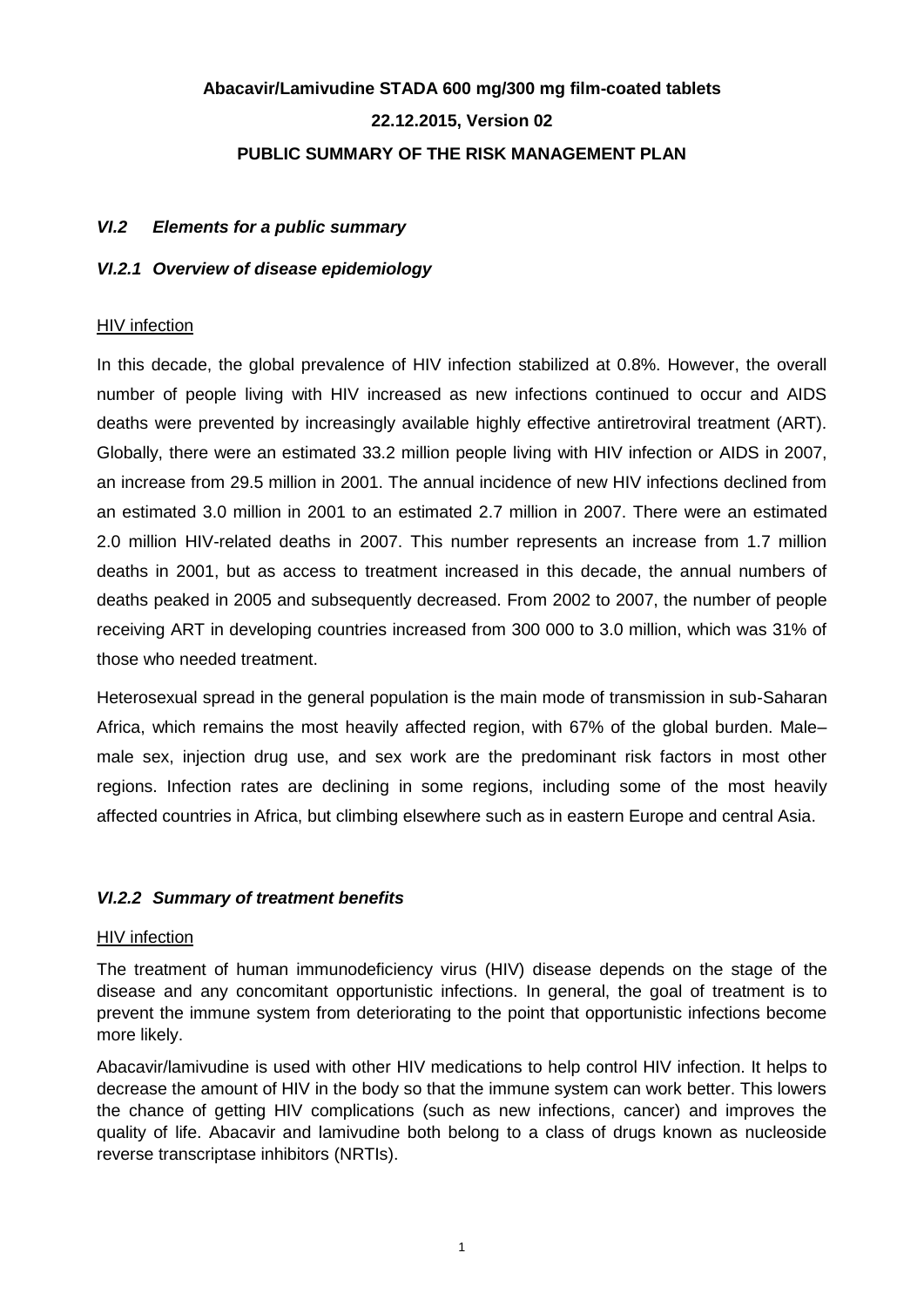### *VI.2.3 Unknowns relating to treatment benefits*

Not applicable

### **VI.2.4 Summary of safety concerns**

# **Important identified risks**

| <b>Risk</b>                                                                                                                                                                    | What is known                                                                                                                                                                                                                                                                                                                                   | Preventability                                                                                                                                                                                                                                                                                                       |
|--------------------------------------------------------------------------------------------------------------------------------------------------------------------------------|-------------------------------------------------------------------------------------------------------------------------------------------------------------------------------------------------------------------------------------------------------------------------------------------------------------------------------------------------|----------------------------------------------------------------------------------------------------------------------------------------------------------------------------------------------------------------------------------------------------------------------------------------------------------------------|
| <b>Serious allergic</b><br>reactions in relation to<br>abacavir [ABC<br><b>hypersensitivity reaction</b><br>including reduced<br>vigilance following HLA-<br>B*-5701 testing)] | medicinal<br>This<br>product<br>$\blacksquare$<br>contains abacavir (which is<br>also an active ingredient in<br>other related medicines).<br>Some people who take<br>abacavir may develop a<br>hypersensitivity reaction (a<br>serious allergic reaction),<br>which<br>life-<br>be<br>can<br>threatening if they continue<br>to take abacavir. | Patients must not take this<br>$\blacksquare$<br>medicinal product:<br>if<br>allergic<br>they<br>are<br>(hypersensitive)<br>to<br>abacavir (or any<br>other<br>medicine<br>containing<br>lamivudine or<br>abacavir),<br>the<br>other<br>any<br>of<br>ingredients<br>of<br>this<br>medicine (listed in section<br>6). |
|                                                                                                                                                                                | About 3 to 4 in every 100<br>٠<br>treated<br>patients<br>with<br>abacavir in a clinical trial<br>who did not have a gene<br>called<br><b>HLA-B*5701</b><br>developed<br>a<br>hypersensitivity reaction (a<br>serious allergic reaction).                                                                                                        | Patients must carefully read<br>$\blacksquare$<br>the<br>information<br>all<br>about<br>hypersensitivity reactions in<br>Section 4 of the Package<br>Leaflet.<br>lf                                                                                                                                                  |
|                                                                                                                                                                                | Hypersensitivity reactions<br>٠<br>are characterised by the<br>appearance of symptoms<br>indicating<br>multi-organ<br>involvement.<br>system<br>Almost all hypersensitivity<br>reactions will have fever<br>and/or rash as part of the<br>syndrome.                                                                                             | patients<br>have<br>stopped<br>taking abacavir/lamivudine for<br>any reason<br>especially<br>$\overline{\phantom{0}}$<br>because they think they are<br>side<br>effects,<br>having<br>or<br>because they<br>other<br>have<br>illness:<br>Patients must talk to<br>$\circ$<br>their<br>doctor<br>before               |
|                                                                                                                                                                                | Other signs and symptoms<br>include<br>may<br>respiratory<br>signs and symptoms such<br>as dyspnoea, sore throat,<br>cough,<br>abnormal<br>and<br>findings<br>chest<br>x-ray<br>(predominantly<br>infiltrates,<br>which can be localised),<br>gastrointestinal symptoms,<br>such as nausea, vomiting,                                           | taking<br>they<br>start<br>it<br>again.<br>Doctor<br>will<br>check<br>whether<br>symptoms<br>were<br>related<br>to<br>a<br>hypersensitivity<br>reaction. If the doctor<br>thinks they may have<br>been related, patients<br>will be told never again                                                                 |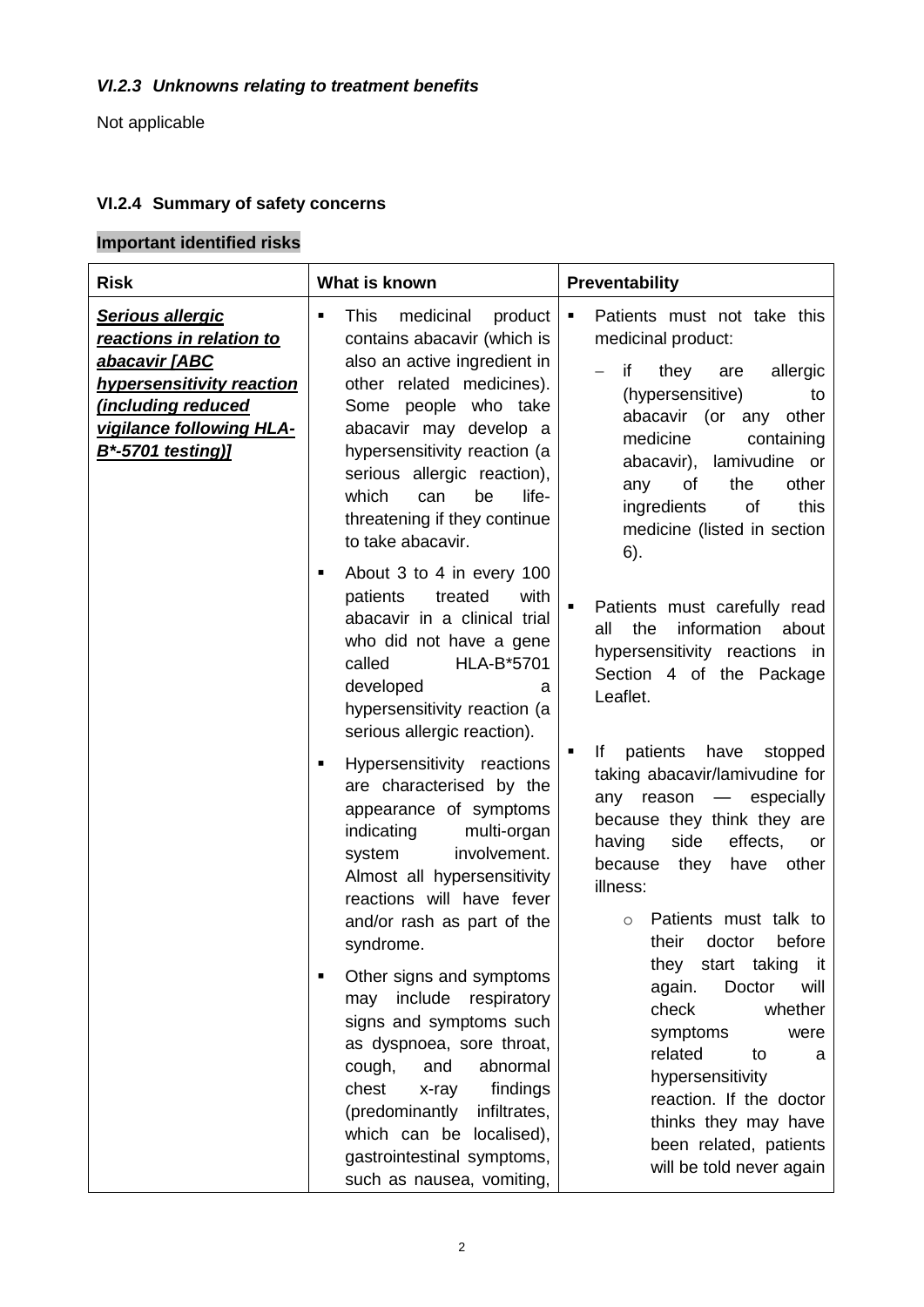diarrhoea, or abdominal pain, and may lead to misdiagnosis of hypersensitivity as respiratory disease (pneumonia, bronchitis, pharyngitis), or gastroenteritis. Other frequently observed signs or symptoms of the hypersensitivity reaction may include lethargy or malaise and musculoskeletal symptoms (myalgia, rarely myolysis, and arthralgia). Symptoms related to this hypersensitivity reaction worsen with continued therapy and can be lifethreatening. These symptoms usually resolve upon discontinuation of abacavir. **Hypersensitivity** reaction symptoms usually appear within the first six weeks of initiation of treatment with abacavir, although these reactions may occur at any time during therapy. Patients should be monitored closely, especially during the first two months of treatment with abacavir. with consultation every two weeks. Abacavir/lamivudine, or any other medicinal product containing abacavir, MUST NEVER be restarted in patients who have stopped therapy due to a hypersensitivity reaction. Restarting abacavir following a hypersensitivity reaction to take this medicinal product, or any other medicine containing abacavir. It is important that patients follow this advice. Patients must contact their doctor immediately: 1. if they get a skin rash, OR 2. if they get symptoms from at least 2 of the following groups: o fever o shortness of breath, sore throat or cough o nausea or vomiting, diarrhoea or abdominal pain o severe tiredness or achiness, or generally feeling ill. Doctor may advise patients to stop taking this medicinal product. • The product's pack includes an **Alert Card**, to remind patients and medical staff about abacavir hypersensitivity. This card must be detached and kept by patients at all times. **The Alert Card** enclosed within this product contains important safety information. If patients have stopped taking this medicinal product because of a hypersensitivity reaction, they must NEVER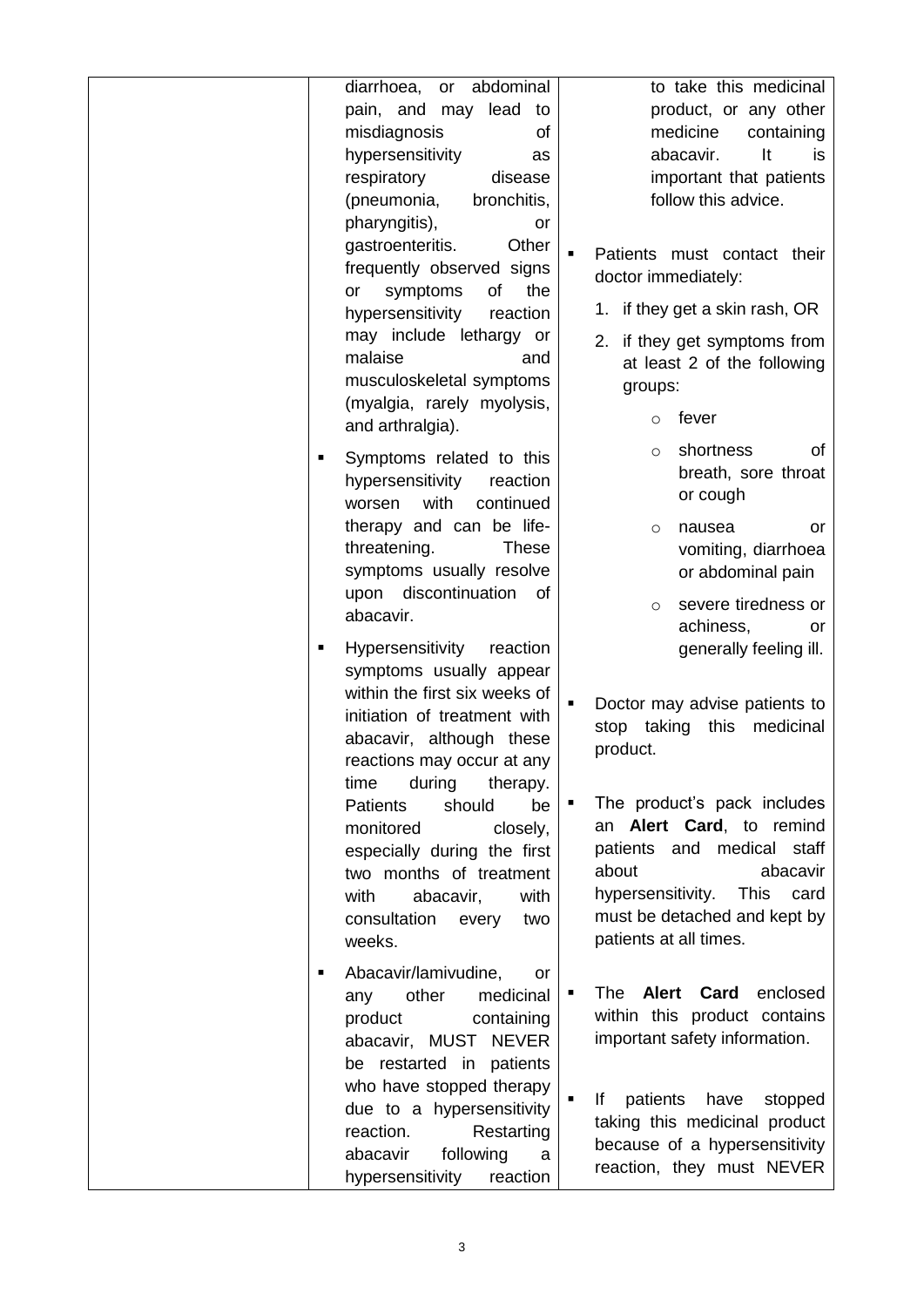|                                                   | ٠ | results in a prompt return<br>of symptoms within hours.<br>This recurrence is usually<br>more severe than on initial<br>presentation,<br>and<br>may<br>include<br>life-threatening<br>hypotension and death.<br>To avoid<br>delay<br>$\mathbf a$<br>in<br>minimise<br>diagnosis<br>and<br>risk<br>of<br>life-<br>the<br>a                                                                                                                                                              | ٠              | AGAIN take this or any other<br>medicine containing abacavir.<br>If they do, within hours, blood<br>could<br>fall<br>pressure<br>dangerously low, which could<br>result in death.<br>If doctor advises that patients<br>can start taking this product<br>again, they may be asked to |
|---------------------------------------------------|---|----------------------------------------------------------------------------------------------------------------------------------------------------------------------------------------------------------------------------------------------------------------------------------------------------------------------------------------------------------------------------------------------------------------------------------------------------------------------------------------|----------------|--------------------------------------------------------------------------------------------------------------------------------------------------------------------------------------------------------------------------------------------------------------------------------------|
|                                                   |   | threatening<br>hypersensitivity<br>reaction,<br>abacavir/lamivudine<br>must<br>permanently<br>be<br>discontinued<br>if<br>hypersensitivity cannot be                                                                                                                                                                                                                                                                                                                                   | $\blacksquare$ | take their first doses in a<br>place where they will have<br>ready access to medical care<br>if they need it.                                                                                                                                                                        |
|                                                   |   | ruled out, even when other<br>diagnoses<br>possible<br>are<br>(respiratory diseases, flu-<br>like illness, gastroenteritis<br>reactions<br>other<br>to<br>or<br>medicinal products).                                                                                                                                                                                                                                                                                                   |                | If patients are hypersensitive<br>to this product, they must<br>all<br>return<br>unused<br>abacavir/lamivudine<br>tablets<br>for safe disposal.<br>Patients<br>must seek their doctor's or<br>pharmacist's advice.                                                                   |
|                                                   | ٠ | Special care is needed for<br>those<br>patients<br>simultaneously<br>starting<br>treatment<br>with<br>abacavir/lamivudine<br>and<br>other medicinal products<br>induce<br>skin<br>to<br>known<br>toxicity<br>(such<br>as<br>non-<br>nucleoside<br>reverse<br>transcriptase inhibitors -<br>NNRTIs). This is because<br>it is currently difficult to<br>differentiate<br>between<br>rashes induced by these<br>products<br>and<br>abacavir<br>related<br>hypersensitivity<br>reactions. |                |                                                                                                                                                                                                                                                                                      |
| Use in subjects with<br><b>hepatic impairment</b> | ٠ | The safety and efficacy of<br>abacavir/lamivudine<br>has<br>not been established in                                                                                                                                                                                                                                                                                                                                                                                                    | ٠              | Patients having severe liver<br>disease must not take this<br>medicinal product.                                                                                                                                                                                                     |
|                                                   | ٠ | patients with significant<br>underlying liver disorders.<br>Abacavir/lamivudine<br>is.<br>contraindicated in patients<br>with<br>hepatic<br>severe                                                                                                                                                                                                                                                                                                                                     | $\blacksquare$ | Some<br>people<br>taking<br>abacavir/lamivudine or other<br>for<br>combination treatments<br>HIV are more at risk of<br>serious side effects. Patients                                                                                                                               |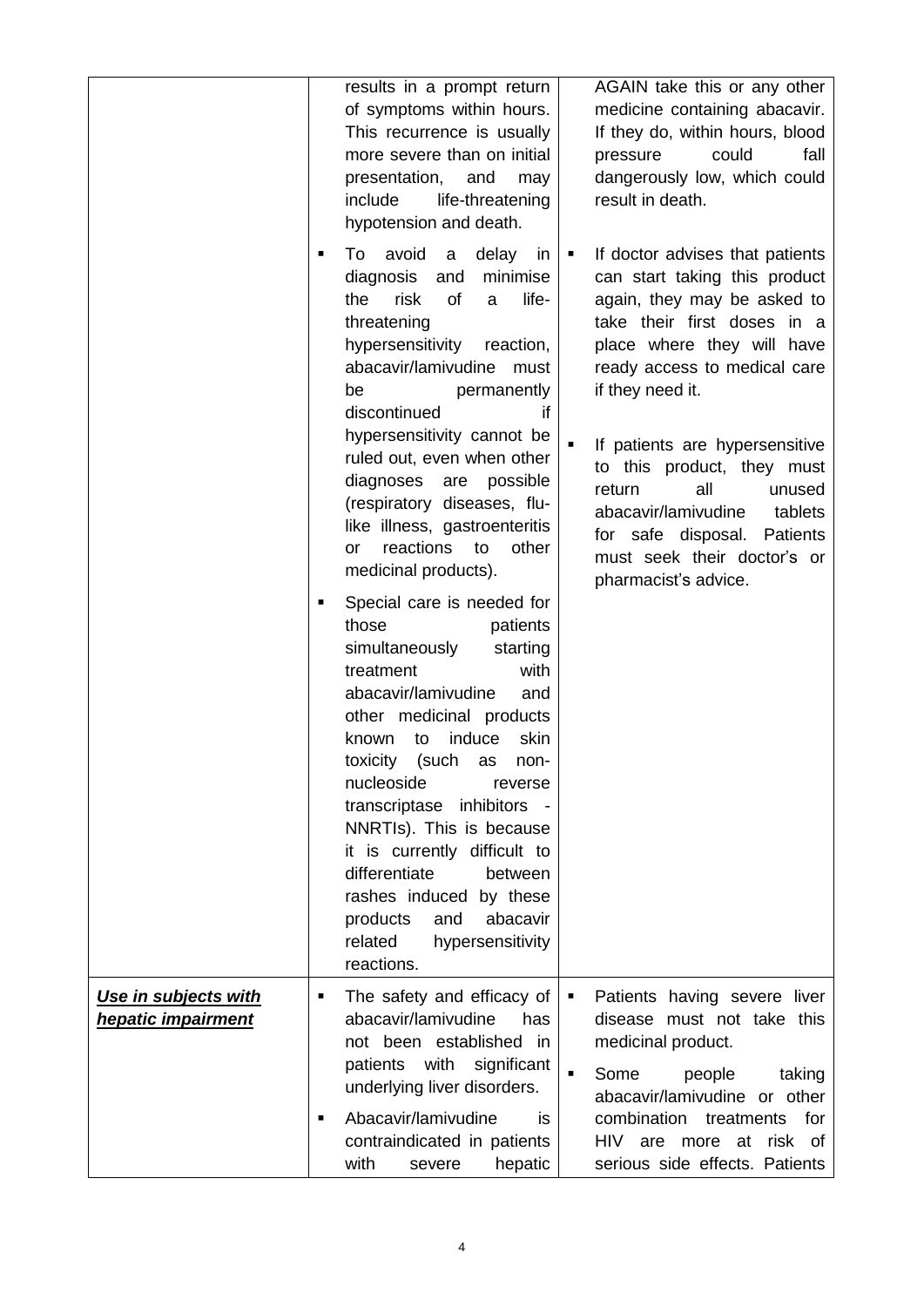| impairment.<br>Patients with pre-existing<br>liver dysfunction, including<br>chronic<br>active<br>hepatitis<br>have<br>an<br>increased<br>frequency of liver function<br>abnormalities<br>during<br>combination<br>antiretroviral<br>therapy, and should be<br>monitored<br>according<br>to<br>standard practice. If there<br>is evidence of worsening<br>disease<br>in<br>liver<br>such<br>patients, interruption<br>or<br>discontinuation<br>of<br>treatment<br>must<br>be<br>considered. | need to be aware of the extra<br>risks:<br>if they had previously<br>$\circ$<br>liver disease, including<br>hepatitis B or C (if they<br>have<br>hepatitis<br>B<br>infection,<br>abacavir/lamivudine<br>must not be stopped<br>without<br>doctor's<br>advice,<br>hepatitis<br>as<br>may come back). |
|---------------------------------------------------------------------------------------------------------------------------------------------------------------------------------------------------------------------------------------------------------------------------------------------------------------------------------------------------------------------------------------------------------------------------------------------------------------------------------------------|-----------------------------------------------------------------------------------------------------------------------------------------------------------------------------------------------------------------------------------------------------------------------------------------------------|
| <b>Patients</b><br>with<br>chronic<br>$\blacksquare$<br>hepatitis<br>B<br>C<br>and<br>or<br>treated with combination<br>antiretroviral therapy are at<br>an increased risk of severe<br>potentially<br>fatal<br>and<br>hepatic adverse reactions.                                                                                                                                                                                                                                           |                                                                                                                                                                                                                                                                                                     |
| Liver disorders, such as<br>$\blacksquare$<br>jaundice (yellowing of the<br>skin or whites of the eyes<br>caused by liver or blood<br>problems), enlarged liver<br>or fatty liver, inflammation<br>(hepatitis) is a rare side<br>effect (it may affect up to 1<br>in 1000 people).                                                                                                                                                                                                          |                                                                                                                                                                                                                                                                                                     |

# **Important potential risks**

| <b>Risk</b>                                   | What is known (Including reason why it is considered a<br>potential risk)                                                                                                                                                                 |
|-----------------------------------------------|-------------------------------------------------------------------------------------------------------------------------------------------------------------------------------------------------------------------------------------------|
| Long term risk of<br>carcinogenicity and long | The active ingredients of abacavir/lamivudine may inhibit<br>cellular DNA replication and abacavir has been shown to be                                                                                                                   |
| term exposure to NRTIs                        | carcinogenic in animal models. The clinical relevance of these<br>findings is unknown. Placental transfer of abacavir and<br>lamivudine has been shown to occur in humans.<br>The carcinogenic potential of a combination of abacavir and |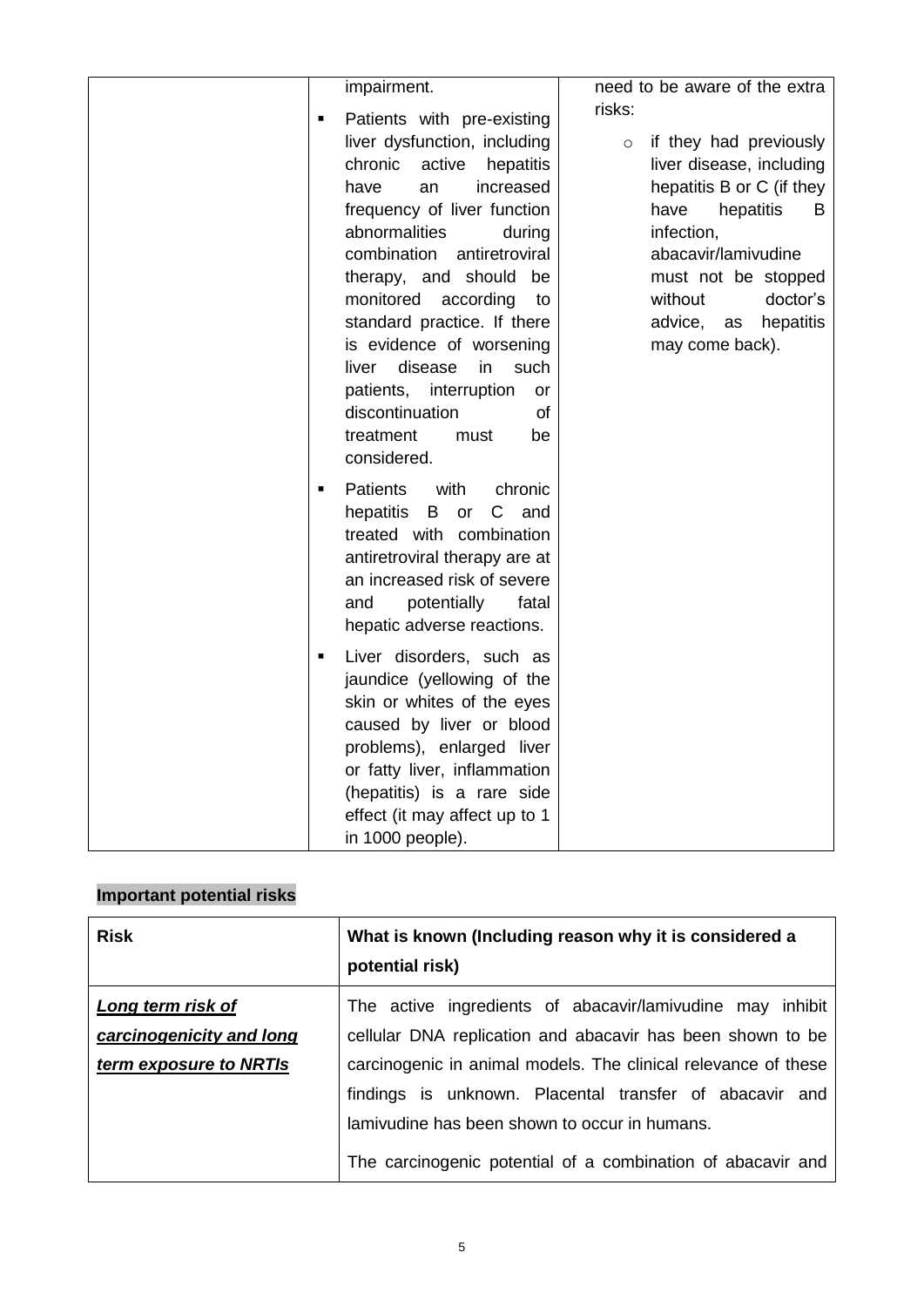| <b>Risk</b>                                          | What is known (Including reason why it is considered a                                                                                                                                                                                                                                                                                                                                                                                                                                                                                                                                                                                                                                                                                                                                                                               |
|------------------------------------------------------|--------------------------------------------------------------------------------------------------------------------------------------------------------------------------------------------------------------------------------------------------------------------------------------------------------------------------------------------------------------------------------------------------------------------------------------------------------------------------------------------------------------------------------------------------------------------------------------------------------------------------------------------------------------------------------------------------------------------------------------------------------------------------------------------------------------------------------------|
|                                                      | potential risk)<br>lamivudine<br>tested.<br>has<br>not<br>been<br>In<br>long-term<br>oral<br>carcinogenicity studies in rats and mice, lamivudine did not<br>show any carcinogenic potential. Carcinogenicity studies with<br>orally administered abacavir in mice and rats showed an<br>increase in the incidence of malignant and non-malignant<br>tumours. Malignant tumours occurred in the preputial gland of<br>males and the clitoral gland of females of both species, and in<br>rats in the thyroid gland of males and in the liver, urinary<br>bladder, lymph nodes and the subcutis of females.                                                                                                                                                                                                                           |
| <u>Use in pregnancy</u>                              | Abacavir/lamivudine is not recommended for use during<br>pregnancy. Abacavir/lamivudine and similar medicines may<br>cause side effects in unborn babies. In case of pregnancy while<br>taking abacavir/lamivudine, the baby may be given extra<br>check-ups (including blood tests) to make sure it is developing<br>normally. Patients must consult their doctor immediately about<br>the risks and benefits of taking abacavir/lamivudine, or other<br>medicines for treating HIV infection, during pregnancy.                                                                                                                                                                                                                                                                                                                    |
| <b>Ischaemic cardiac events</b>                      | Observational studies have shown an association between<br>myocardial infarction and the use of abacavir. Those studied<br>were mainly antiretroviral experienced patients. Data from<br>clinical trials showed limited numbers of myocardial infarction<br>and could not exclude a small increase in risk. Overall the<br>available data from observational cohorts and from randomised<br>trials show some inconsistency so can neither confirm nor<br>refute a causal relationship between abacavir treatment and<br>the risk of myocardial infarction. To date, there is no<br>established biological mechanism to explain a potential<br>increase in risk. When prescribing abacavir/lamivudine, action<br>should be taken to try to minimize all modifiable risk factors<br>(e.g. smoking, hypertension, and hyperlipidaemia). |
| <b>Possible interaction of ABC</b><br>with ribavirin | Patients co-infected with hepatitis C and treated with alpha<br>interferon and ribavirin may constitute a special risk.<br>As abacavir and ribavirin share the same phosphorylation<br>pathways, a possible intracellular interaction between these                                                                                                                                                                                                                                                                                                                                                                                                                                                                                                                                                                                  |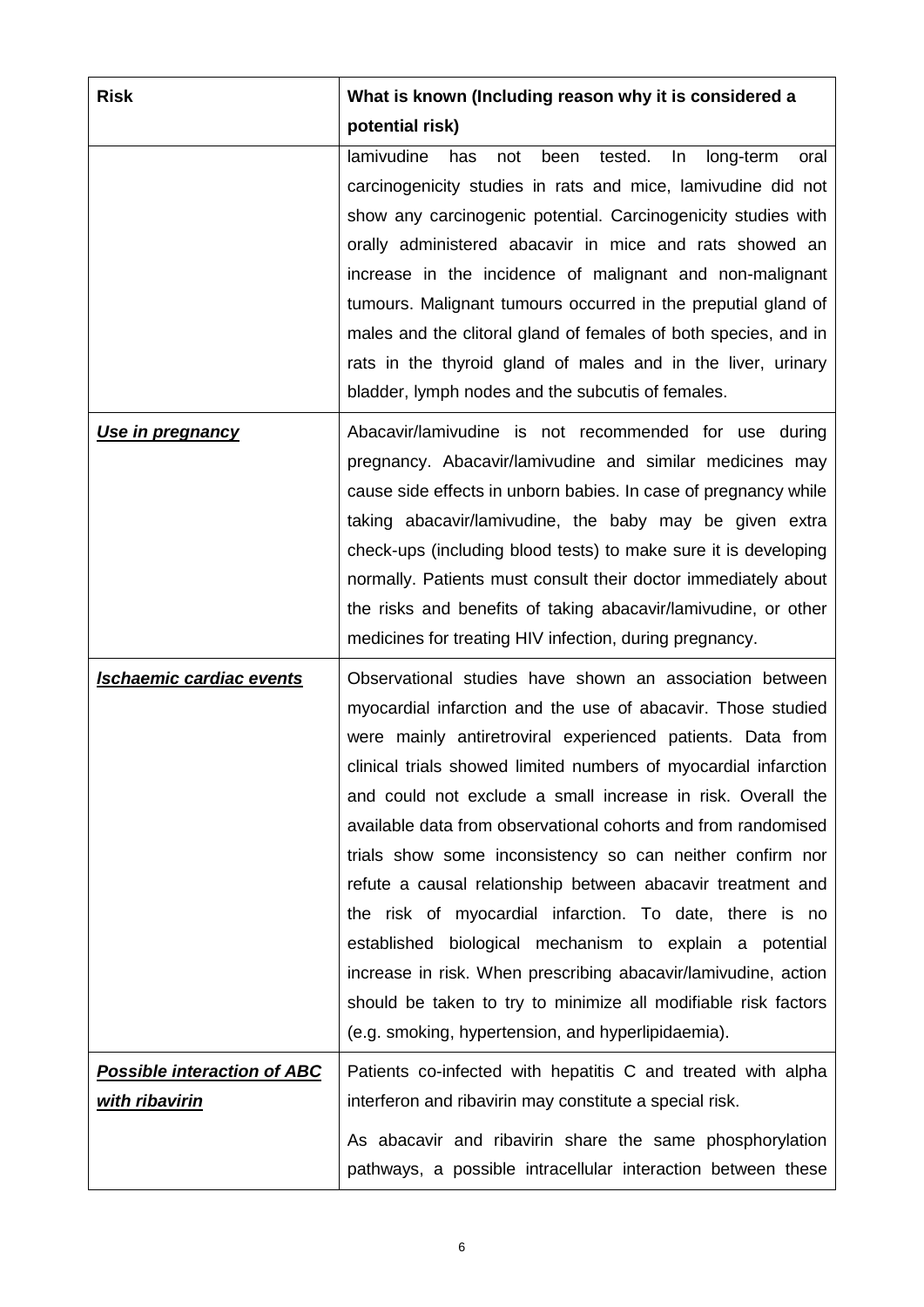| <b>Risk</b>                    | What is known (Including reason why it is considered a                                                                              |
|--------------------------------|-------------------------------------------------------------------------------------------------------------------------------------|
|                                | potential risk)                                                                                                                     |
|                                | drugs has been postulated, which could lead to a reduction in                                                                       |
|                                | intracellular phosphorylated metabolites of ribavirin and, as a                                                                     |
|                                | possible consequence, a reduced chance of sustained                                                                                 |
|                                | virological response (SVR) for Hepatitis C (HCV) in HCV co-                                                                         |
|                                | infected patients treated with pegylated interferon plus RBV.                                                                       |
|                                | Conflicting clinical findings are reported in literature on co-                                                                     |
|                                | administration between abacavir and ribavirin. Some data                                                                            |
|                                | suggest that HIV/HCV co-infected patients receiving abacavir-                                                                       |
|                                | containing ART may be at risk of a lower response rate to                                                                           |
|                                | pegylated interferon/ribavirin therapy. Caution should be                                                                           |
|                                | exercised when both drugs are co-administered.                                                                                      |
| <b>Possible interaction of</b> | - Triple nucleoside therapy: There have been reports of a high                                                                      |
| <b>ABC/3TC with tenofovir</b>  | rate of virological failure, and of emergence of resistance at an                                                                   |
| disoproxil fumarate            | early stage when abacavir and lamivudine were combined with                                                                         |
|                                | tenofovir disoproxil fumarate as a once daily regimen.                                                                              |
|                                | - The risk of virological failure with abacavir/lamivudine might                                                                    |
|                                | be higher than with other therapeutic options.                                                                                      |
|                                |                                                                                                                                     |
| <b>Risk of shorter time to</b> | - Triple nucleoside therapy: There have been reports of a high<br>rate of virological failure, and of emergence of resistance at an |
| virological failure            | early stage when abacavir and lamivudine were combined with                                                                         |
|                                | tenofovir disoproxil fumarate as a once daily regimen.                                                                              |
|                                |                                                                                                                                     |
|                                | - The risk of virological failure with abacavir/lamivudine might                                                                    |
|                                | be higher than with other therapeutic options.                                                                                      |

### **Missing information**

Not applicable

### **VI.2.5 Summary of risk minimisation measures by safety concern**

All medicines have a Summary of Product Characteristics (SmPC) which provides physicians, pharmacists and other health care professionals with details on how to use the medicine, the risks and recommendations for minimising them. An abbreviated version of this in lay language is provided in the form of the package leaflet (PIL). The measures in these documents are known as routine risk minimisation measures.